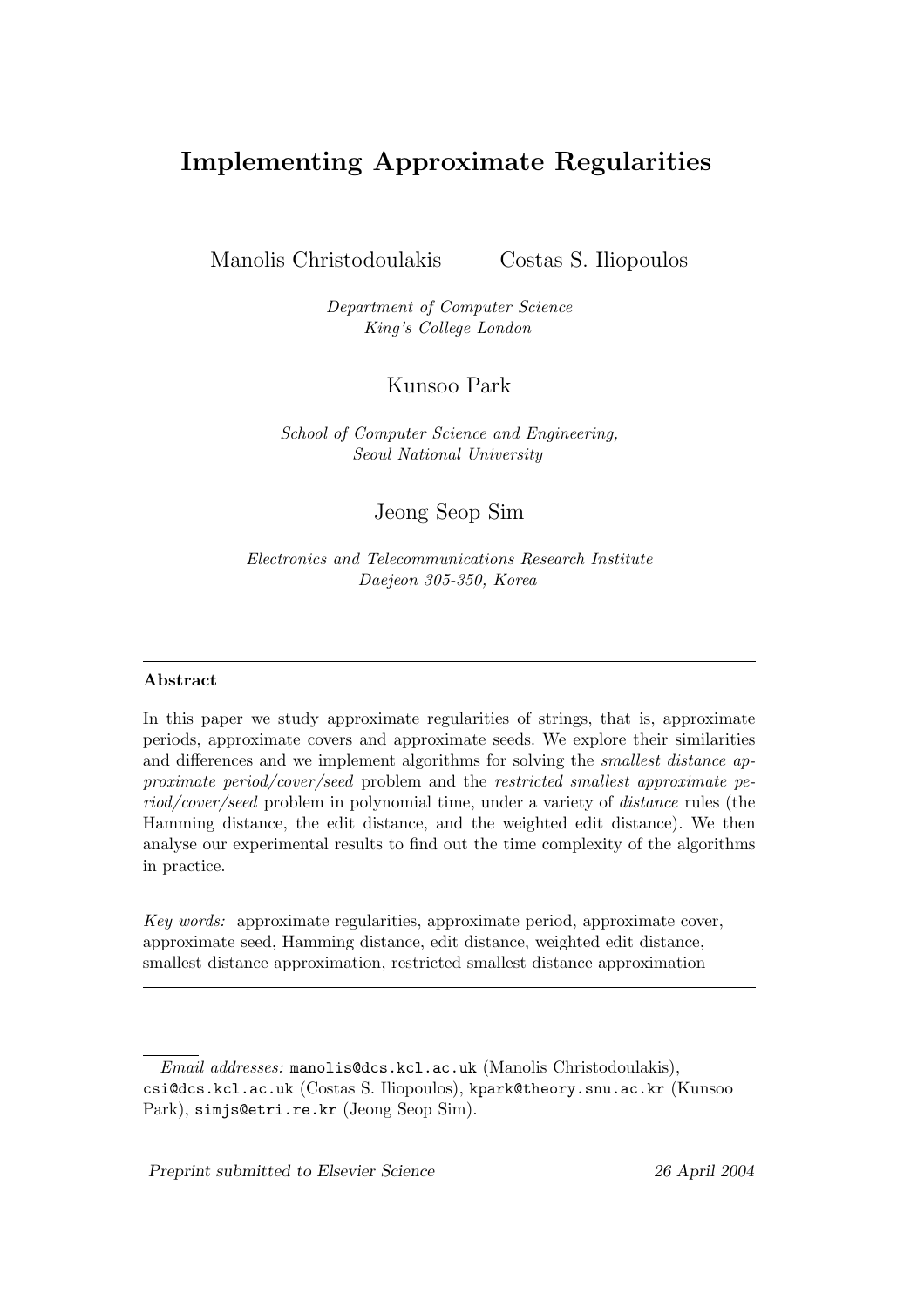# 1 Introduction

Finding *regularities* in strings is useful in a wide area of applications which involve string manipulations, such as molecular biology, data compression and computer-assisted music analysis. Typical regularities are repetitions, periods, covers and seeds.

In applications such as molecular biology and computer-assisted music analysis, finding exact repetitions is not always sufficient. A more appropriate notion is that of *approximate* repetitions [2,4,5], where errors are allowed. In this paper, we consider three different kinds of approximation: the Hamming distance, the *edit disctance* and the *weighted edit distance*.

Sim, Iliopoulos, Park and Smyth showed polynomial time algorithms for finding approximate periods [6] and, Sim, Park, Kim and Lee showed polynomial time algorithms for the approximate covers problem in [7]. More recently, Christodoulakis, Iliopoulos, Park and Sim showed polynomial time algorithms for the approximate seeds problem [1]. In this paper we implement and compare the algorithms given in [6,7,1].

## 2 Preliminaries

#### 2.1 Distance functions

We call the *distance*  $\delta(x, y)$  between two strings x and y, the minimum cost to transform one string x to the other string y. The special symbol  $\Delta$  denotes the absence of a character (i.e. an insertion or a deletion occurs).

The *edit* or *Levenshtein distance* between two strings is the minimum number of edit operations that transform one string into another. The edit operations are insertion, deletion and substitution, each of cost 1.

The Hamming distance between two strings is the minimum number of substitutions that transform one string to the other. Note that the Hamming distance can be defined only when the two strings have the same length, because it does not allow insertions and deletions.

We also consider a generalized version of the edit distance model, the weighted edit distance, where each insertion, deletion, substitution has a different cost, stored in a penalty matrix.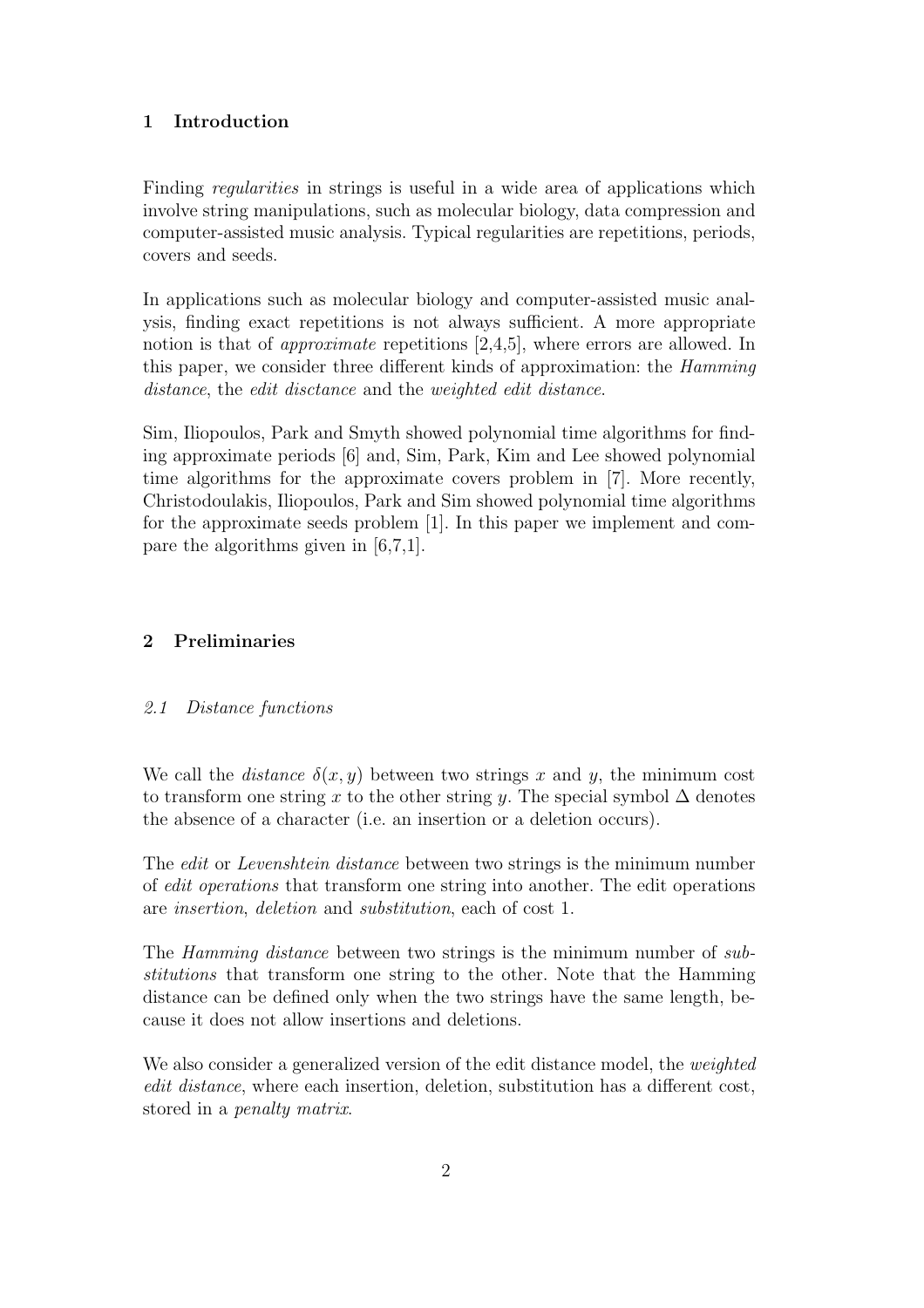We give here the definitions of the approximate periods, covers and seeds. These definitions are expressed in a different way from the corresponding original definitions given in [6,7,1]. This is done in order to expose their similarities and provide us with the "background" common to all three of them.

Let x and s be strings over  $\Sigma^*$ ,  $\delta$  be a distance function, t be an integer and  $s_1, s_2, \ldots, s_r$   $(s_i \neq \varepsilon)$  be strings such that  $\delta(s, s_i) \leq t$ , for  $1 \leq i \leq r$ .

**Definition 1** s is a t-approximate period of x if and only if there exists a superstring  $y = xv$  (right extension) of x that can be constructed by concatenating copies of the strings  $s_1, s_2, \ldots, s_r$ .

**Definition 2** s is a t-approximate cover of x if and only if x can be constructed by overlapping or concatenating copies of the strings  $s_1, s_2, \ldots, s_r$ .

**Definition 3** s is a t-approximate seed of x if and only if there exists a superstring  $y = uxv$  (right and left extensions) of x that can be constructed by overlapping or concatenating copies of the strings  $s_1, s_2, \ldots, s_r$ .

Table 1

Comparison between periods, covers and seeds.

|              | what is covered                                                    | how it is covered           |
|--------------|--------------------------------------------------------------------|-----------------------------|
| periods      | right extension of the text                                        | concatenations              |
| $\it covers$ | the text itself                                                    | concatenations and overlaps |
| seeds        | left and right extension of the text   concatenations and overlaps |                             |

# 3 Problem Definitions and Solutions

3.1 Smallest Distance Approximate Period/Cover/Seed Problem

**Definition** 4 Let x be a string of length n, s be a string of length m, and  $\delta$  be a distance function. The Smallest Distance Approximate Period/Cover/Seed problem is to find the minimum integer  $t$  such that  $s$  is a  $t$ -approximate period/cover/seed of x.

There are two steps involved to solve this problem:

(1) Compute the distance between s and every substring of x.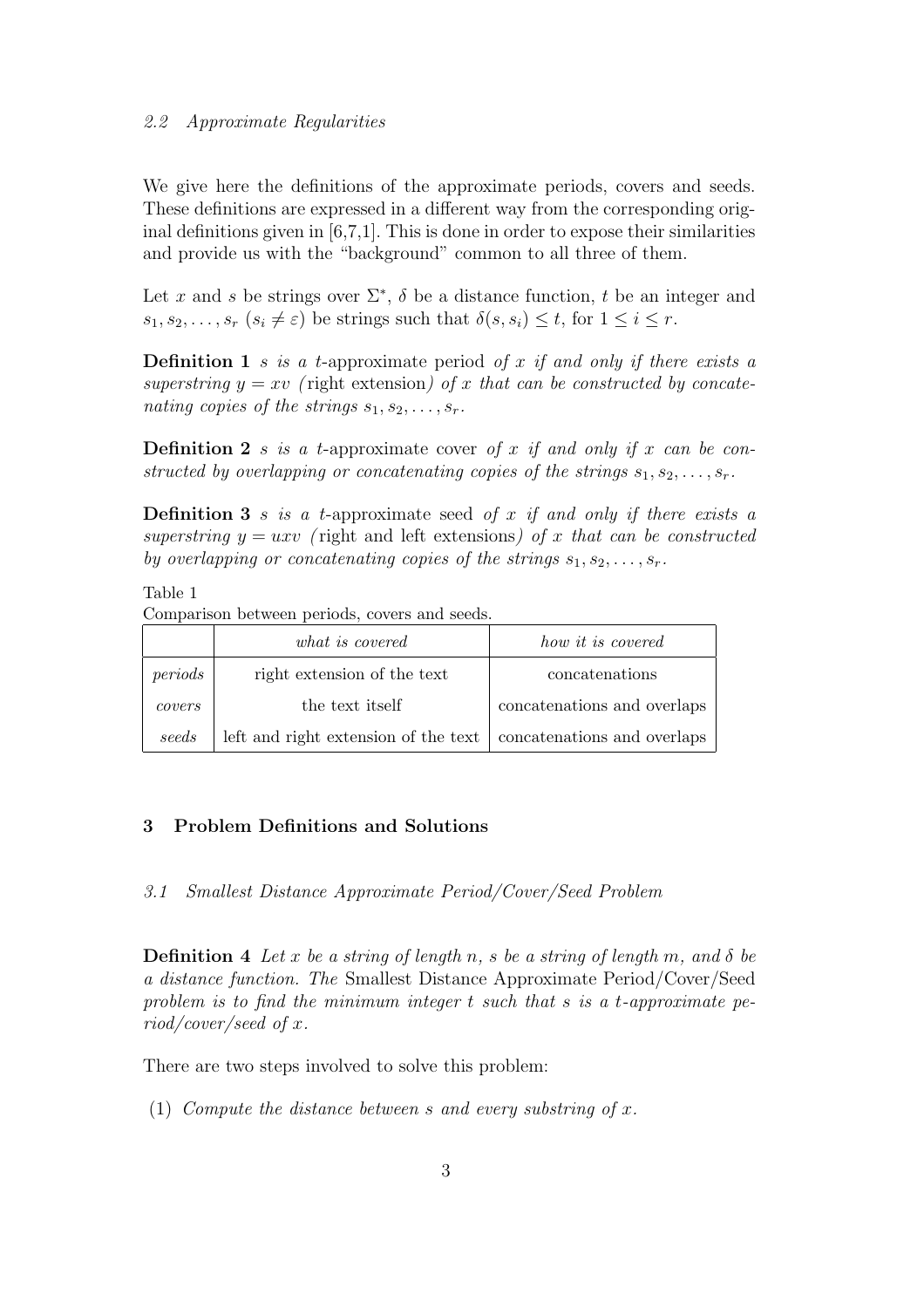Let  $w_{ij}$  be the distance between s and  $x[i..j]$ , for  $1 \leq i \leq j \leq n$ , that is  $w_{ij} = \delta(x[i..j], s)$ . Section 3.1.1 explains in detail how these  $w_{ij}$ 's are computed.

(2) Compute the minimum t such that s is a t-approximate period/cover/seed  $of x.$ 

Let  $t_i$  be the minimum value such that s is a  $t_i$ -approximate period/cover/seed of x[1..*i*]. Initially,  $t_0 = 0$ . For  $i = 1$  to n, where n is the length of the text  $x$ , we compute

$$
t_i = \min_{h_{min} \le h \le h_{max}} \left\{ \max\left\{ \min_{h \le j \le j_{max}} \left\{ t_j \right\}, w_{h+1,i} \right\} \right\}
$$

The value  $t_n$  is the minimum t such that s is a t-approximate period/cover/seed of x. The values of  $h_{min}$ ,  $h_{max}$ ,  $j_{max}$  depend on the regularity (period, cover or seed) we are computing and on the distance function we are using, and will be explained in section 3.1.2.

#### 3.1.1 Step 1: The distance between s and every substring of x.

This step resolves the matter of what is covered, as described in the definitions of approximate periods, covers and seeds.

The method we use to compute the distance between s and  $x[i..j]$ , for  $1 \leq i \leq j$  $j \leq n$ , depends on the distance function we are using. For the Hamming distance, that is the character-by-character comparison. For the edit and weighted edit distance we use dynamic programming; to compute the distance between two strings, x and y, a dynamic programming table, called the  $D$ -table, of size  $(|x|+1) \times (|y|+1)$ , is used. Each entry  $D[i, j]$ ,  $0 \leq i \leq |x|$  and  $0 \leq j \leq |y|$ , stores the minimum cost of transforming  $x[1..i]$  to  $y[1..j]$ . Initially,  $D[0,0] =$ 0,  $D[i, 0] = D[i-1, 0] + \delta(x[i], \Delta)$  and  $D[0, j] = D[0, j-1] + \delta(\Delta, y[j])$ . Then we can compute all the entries of the D table in  $O(|x||y|)$  time by the following recurrence:

$$
D[i, j] = \min \begin{cases} D[i-1, j] &+ \delta(x[i], \Delta) \\ D[i, j-1] &+ \delta(\Delta, y[j]) \\ D[i-1, j-1] + \delta(x[i], y[j]) \end{cases}
$$

where  $\delta(a, b)$  is the cost of substituting character a with character b,  $\delta(a, \Delta)$ is the cost of deleting a and  $\delta(\Delta, a)$  is the cost of inserting a.

Covering a left extension of the text  $x$ , can be seen as aligning a suffix of the pattern s,  $s[k..m]$ , with a prefix of the text,  $x[1..j]$ , as shown in Figure 1. Therefore, in this case, we need to redefine  $w_{1j}$ , instead of being the distance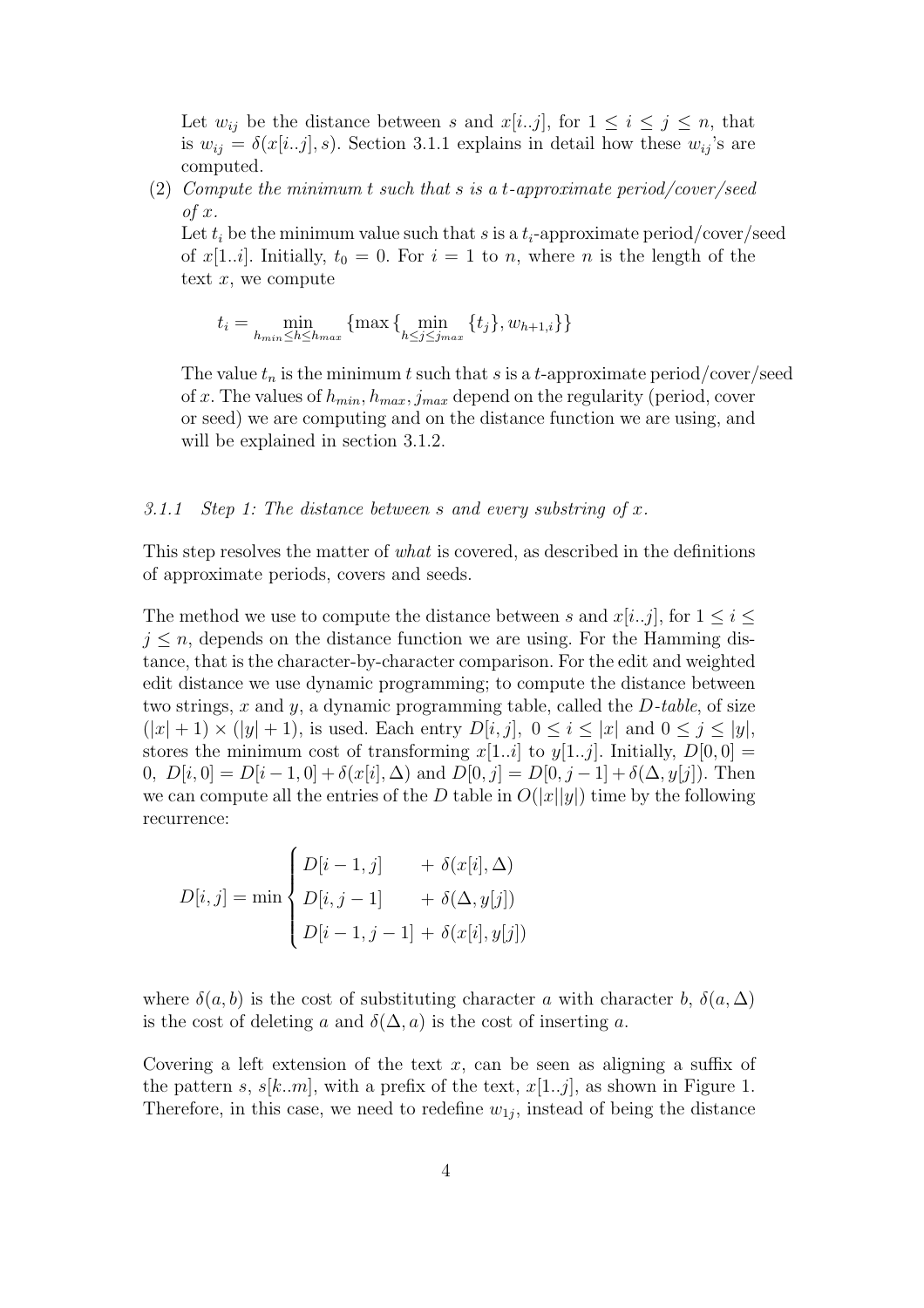

Fig. 1. Covering left and right extensions.

between  $x[1..j]$  and s, to be the minimum distance between  $x[1..j]$  and any suffix of the pattern,  $s[k..m]$ . Formally

(A)  $w_{1j} = \min_{1 \leq k \leq m} \{ \delta(x[1..j], s[k..m]) \}$ 

Similarly, covering a right extension of the text  $x$ , can be seen as aligning a prefix of the pattern s,  $s[1..k]$ , with a suffix of the text,  $x[i..n]$ , as shown in Figure 1. Therefore, in this case, we redefine  $w_{in}$ , instead of being the distance between  $x[i..n]$  and s, to be the minimum distance between  $x[i..n]$  and any prefix of the pattern,  $s[1..k]$ . Formally

(B)  $w_{in} = \min_{1 \leq k \leq m} \{ \delta(x[i..n], s[1..k]) \}$ 

Obviously, for approximate periods we use only rule (B), for approximate covers we don't use any of the rules, and for approximate seeds we use both of the rules.

Hamming Distance: Recall that the Hamming distance is defined only for strings of equal length. Therefore we compute those  $w_{ii}$ 's for which  $j-i+1=$  $m$ , i.e. the substrings of the text that have size equal to that of the pattern, s. There are exactly  $n - m + 1$  such substrings, and each can be compared with the pattern s in m units of time (comparison of m characters). Thus, it takes  $(n - m + 1)m = O(mn)$  units of time.

If the rules (A) or (B) are used, then there is an extra cost of  $O(m^2)$  units of time for each. Specifically, since again the substrings of  $x$  and  $s$  must have equal size, each of the rules computes only one distance  $\delta$ , namely

(A)  $w_{1j} = \delta(x[1..j], s[m-j+1..m])$  and (B)  $w_{in} = \delta(x[i..n], s[1..n-i+1])$ 

Therefore, the first time we compare strings of length 1 (cost 1 unit of time), the second time we compare strings of length 2 (cost 2 unit of time),  $\dots$ , the m-th time we compare strings of length  $m$  (cost  $m$  unit of time), i.e. the total time consumption is  $m(m-1)/2 = O(m^2)$ .

However, when computing approxiamte periods (where overlaps are not allowed and there is no left extension), this step takes only  $O(n)$  time, since x must be partitioned in  $n/m$  blocks of size m (the last block can be of length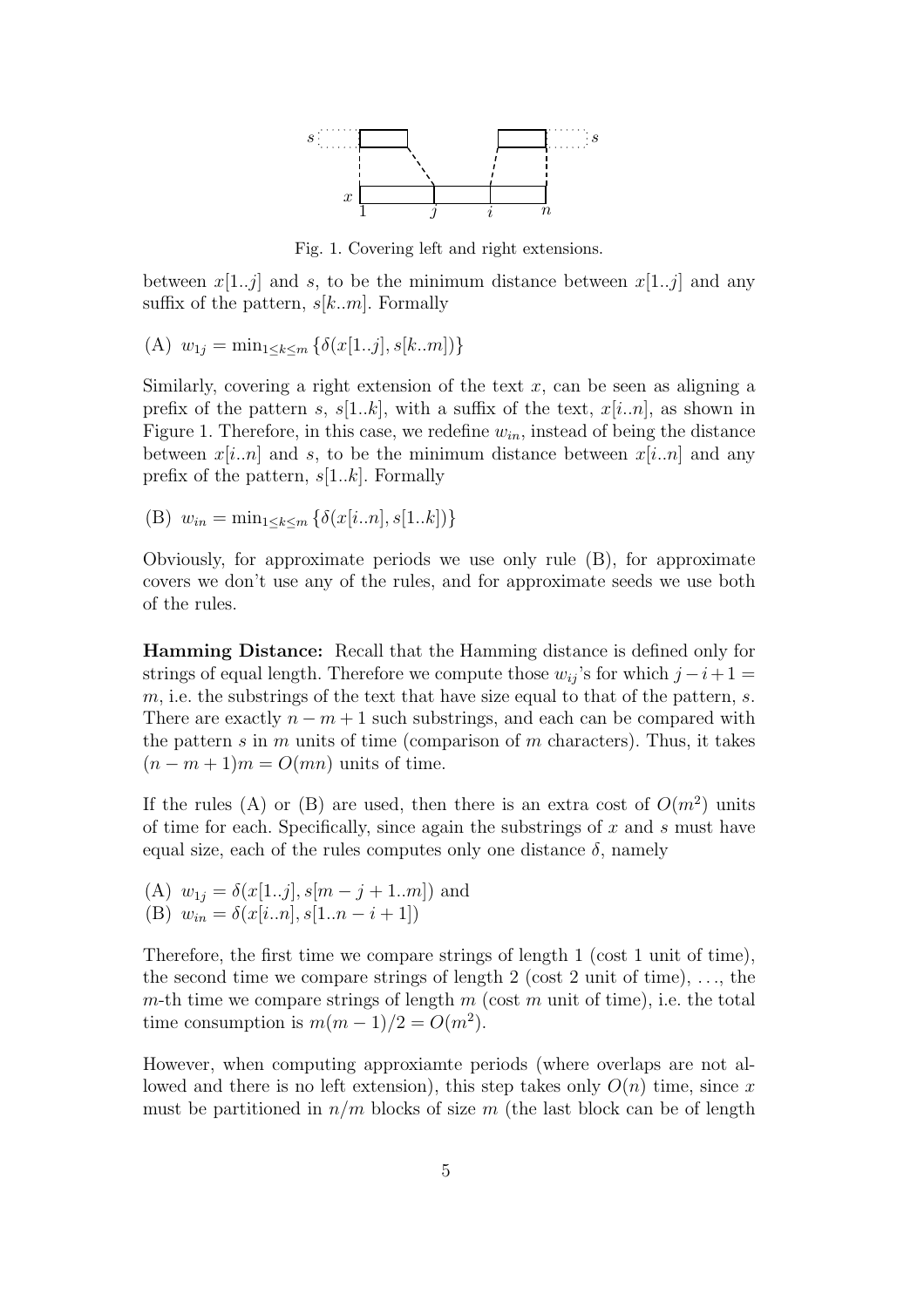|         | cover x                       | Three complexity of Deep 1. Compacing weighter.<br><i>left</i> extension | right extension | Overall time   |
|---------|-------------------------------|--------------------------------------------------------------------------|-----------------|----------------|
|         | <i>Hamming Distance</i>       |                                                                          |                 |                |
| periods | O(n)                          |                                                                          |                 | O(n)           |
| covers  | O(mn)                         |                                                                          |                 | O(mn)          |
| seeds   | O(mn)                         | $O(m^2)$                                                                 | $O(m^2)$        | $O(mn+m^2)$    |
|         | <i>Edit Distance</i>          |                                                                          |                 |                |
| periods | $O(mn+m^2)$                   |                                                                          | $O(m^2)$        | $O(mn+m^2)$    |
| covers  | $O(mn+m^2)$                   |                                                                          |                 | $O(mn+m^2)$    |
| seeds   | $O(mn+m^2)$                   | $O(m^2)$                                                                 | $O(m^2)$        | $O(mn+m^2)$    |
|         | <i>Weighted Edit Distance</i> |                                                                          |                 |                |
| periods | $O(mn^2)$                     |                                                                          | O(mn)           | $O(mn^2 + mn)$ |
| covers  | $O(mn^2)$                     |                                                                          |                 | $O(mn^2)$      |
| seeds   | $O(mn^2)$                     | $O(mn^2)$                                                                | O(mn)           | $O(mn^2 + mn)$ |

Table 2 Time complexity of Step 1: Computing weights.

less than m), and for each of these blocks it takes  $O(m)$  time to compute its distance with s.  $\Box$ 

Edit Distance: When using the edit distance function, the distance between two characters, a and b, is always 1 if  $a \neq b$ , and 0 if  $a = b$ . This implies that it is not necessary to compute the edit distances between s and the substrings of x whose lengths are larger than  $2m$  because their edit distances with s will exceed m. Therefore, we compute those  $w_{ij}$ 's for which  $j - i + 1 \leq 2m$  as follows: For each position  $i$  of the text  $x$  we create a dynamic table  $D$  of size  $(m + 1) \times (2m + 1)$ , in  $2m^2$  units of time. The last row of this table, gives us the values of  $w_{ii}, w_{i,i+1}, \ldots, w_{i,i+2m-1}$ . Thus, the overall time to cover x is  $2m<sup>2</sup>n$  units of time.

However, by using the algorithm presented in [3], having computed the D-table for the distance between  $x[i..i+2m-1]$  and s, we can update the D-table, for the distance between  $x[i+1..i+2m]$  and s, in only 3m units of time. Thus, it takes  $O(m^2)$  time to create the first D-table and  $O(mn)$  time to get the rest n D-tables.

When rule (B) is used, the computation of each  $w_{in}$  increases the time complexity by  $O(m)$ . Since we have already computed the D-table between  $x[i..n]$ and  $s$ , as described above, it only takes  $m$  units of time to find the minimum of the last column of this table, which gives us the required value. There are 2m  $w_{in}$ 's to be computed, so the overall time complexity for rule (B) is  $O(m^2)$ .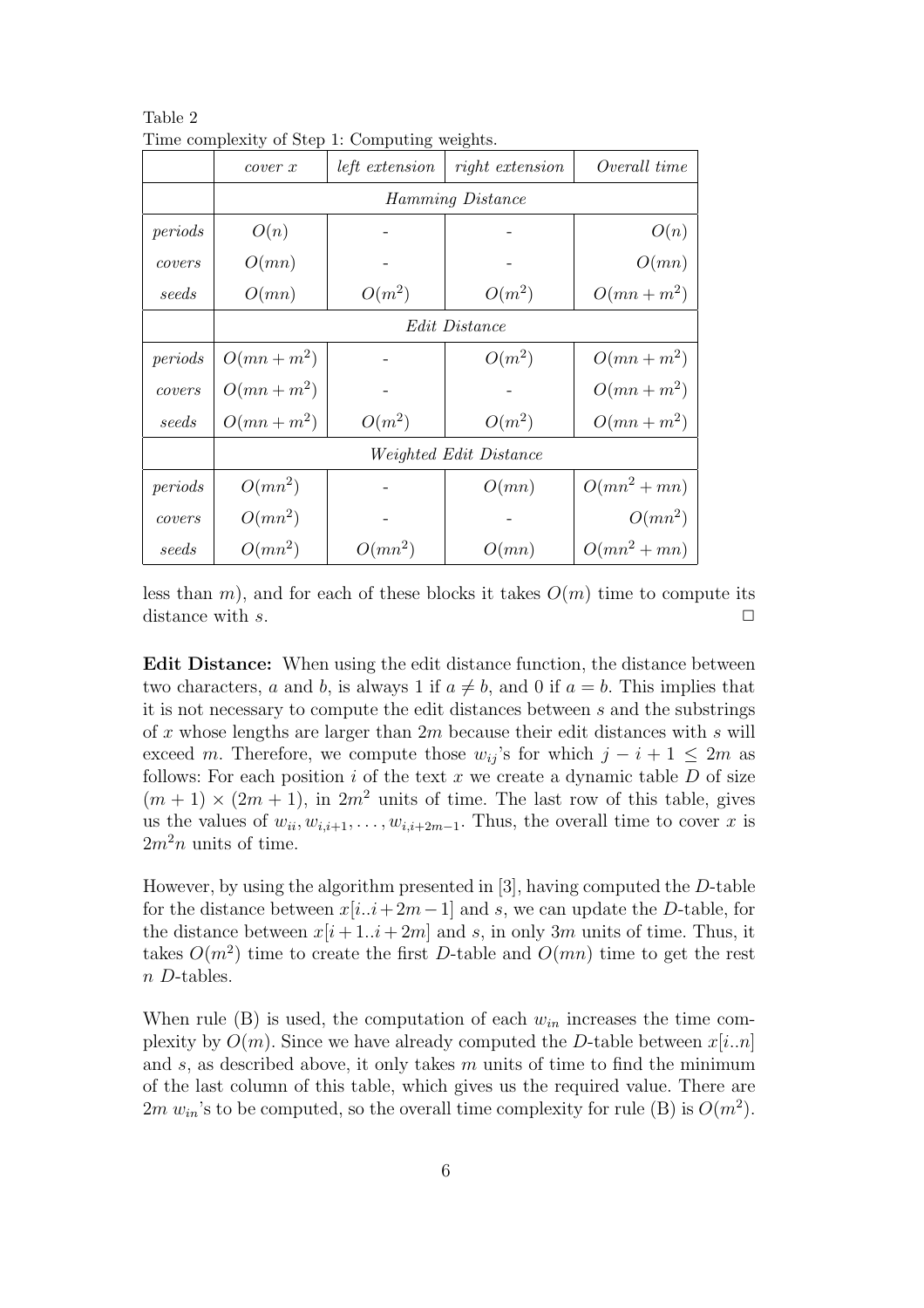Rule (A), although a little bit more complicated than (B), also increases the time complexity by  $O(m^2)$ . The procedure we follow is: we reverse the substring of the text,  $x[1..j]$ , as well as the pattern, s, and compute the D-table between the reversed strings; the minimum of the last column of this table (computed in  $O(m)$  time) is the minimum distance between  $x[1..j]$  and any suffix of s. Again, we can make use of the algorithm presented in [3] so that it only takes  $2m^2$  units of time to compute the first table and  $O(m)$  to update it at each step afterwards. Thus, the time required to compute the  $2m \ w_{1j}$ 's is  $O(m^2)$ . ).  $\Box$ 

Weighted Edit Distance: In this case, we compute the distance between s and every substring of  $x$ . The fact that the distance between two characters is arbitrary (given in a penalty matrix), prevents us from using the incremental algorithm in [3], that we used in the edit distance.

Thus, for each position i of the text x we create a new dynamic table  $D$ of size  $(m + 1) \times (n - i)$ , in  $m(n - i)$  units of time. The last row of this table, gives us the values of  $w_{ii}, w_{i,i+1}, \ldots, w_{i,n}$ . In total, the time complexity is  $mn(n-1)/2 = O(mn^2)$ .

Rule (B) is computed similarly with the case of edit distance, with the difference that now there are n  $w_{in}$ 's, and so it takes time  $O(mn)$ .

Rule (A), however, now takes time  $O(mn^2)$  since in this case a new D-table has to be computed for the distance between each prefix of  $x$  (reversed) and the pattern (also reversed).  $\Box$ 

#### 3.1.2 Step 2: The minimum error t

This step resolves the matter of *how* the text (or an extension of it) is covered, as described in the definitions of approximate periods, covers and seeds.

As explained before, for  $i = 1$  to n, we compute

$$
t_{i} = \min_{h_{min} \le h \le h_{max}} \{ \max \{ \min_{h \le j \le j_{max}} \{ t_{j} \}, w_{h+1,i} \} \}
$$

Each  $t_i$  denotes the cost of "covering"  $x[1..i]$ . The value  $t_n$ , where n is the size of the text x, is the minimum t such that s is a t-approximate period/cover/seed of x.

It works as follows. Consider that we have already computed the values  $t_1 \ldots t_{i-1}$ , that is, we have already computed the best way to "cover"  $x[1..i-1]$ . We are now looking for a way to cover  $x[1..i]$ , with the smallest possible error. We align ("cover") a suffix of  $x[1..i]$ , namely  $x[h+1..i]$ , with the pattern s, with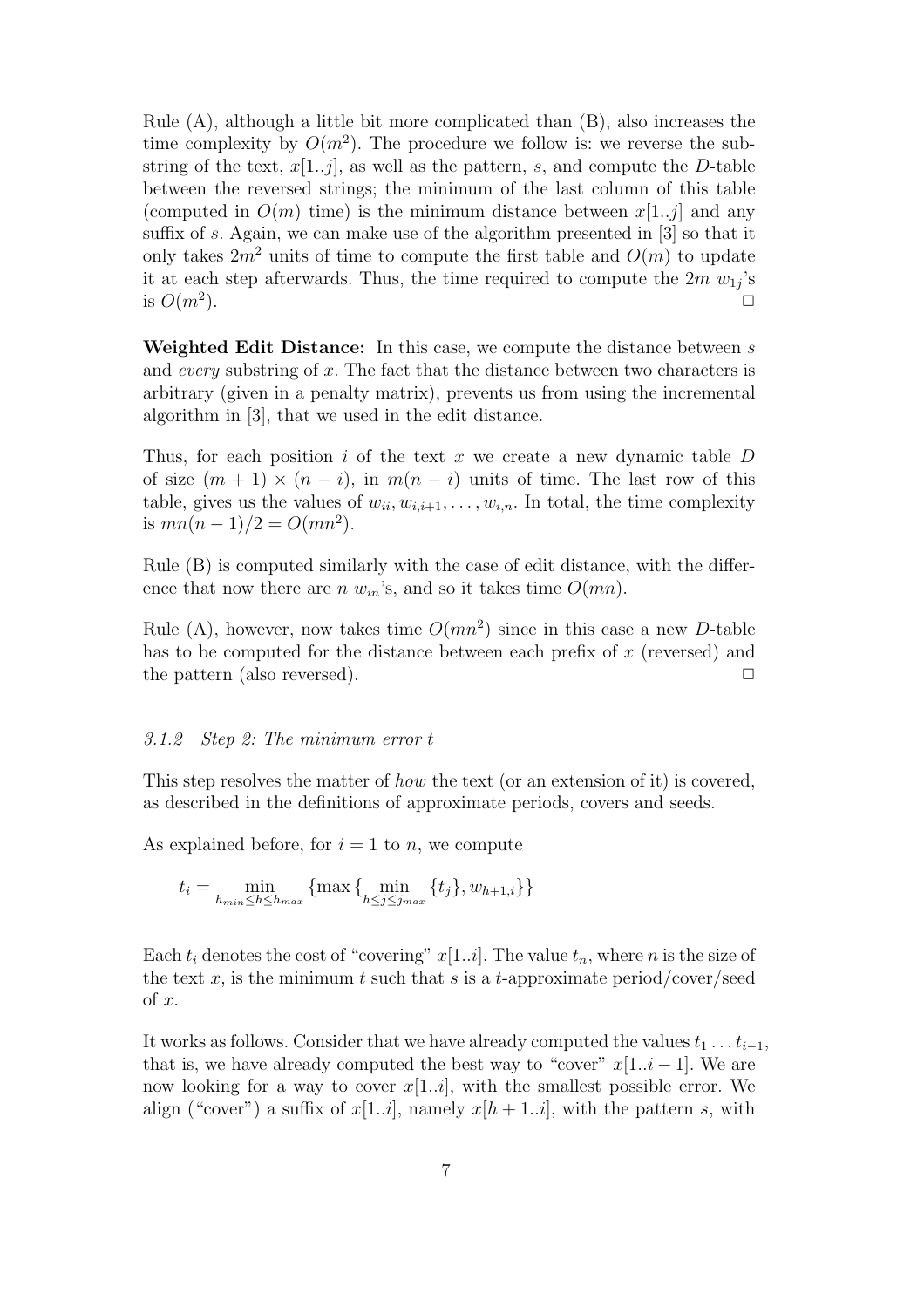

Fig. 2. The second step of the algorithm: The minimum error t.

error  $w_{h+1,i}$ . What is left to be "covered" is  $x[1..h]$ . There are two possibilities regarding "covering"  $x[1..h]$ :

- Concatenations only: If overlaps are not allowed (i.e., when computing approximate periods), there is only one way to cover  $x[1..h]$ , and its cost is  $t<sub>h</sub>$ . This is achieved by setting  $j_{max} = h$ .
- Concatenations and overlaps: When overlaps are allowed  $(j_{max} = i 1)$ there are several (in particular,  $i - h - 1$ ) ways to "cover" x[1..h]: cover either x[1..h] (error  $t_h$ ), or  $x[1..h + 1]$  (error  $t_{h+1}$ ), ... or  $x[1..i - 1]$  (error  $(t_{i-1})$ , (in general  $x[1..j]$ , with error  $t_j$ ); we choose the  $x[1..j]$  (the shaded box in Fig. 2) that gives the smallest error.

Allowing overlaps adds an extra cost  $O(n)$  (in the worst case). However, by using  $O(n)$  additional memory, we can compute the  $\min_{h \leq i \leq i} \{t_i\}$  in  $O(1)$  time, as follows: For each i we store  $min\_t[h] = min_{h \leq j < i} \{t_j\}$ , for  $0 \leq h < i$ ; in the next round,  $i + 1$ ,  $\min_{h \leq j \leq i+1} \{t_j\} = \min\{ \min t[h], t_{i+1}\}.$ Note, however, that this trick only works for the edit and weighted edit distance. When the Hamming distance is used,  $h$  takes only one value, as we will show later on, and so the  $min_t t$  vector is not updated correctly.

Next we investigate, how many such suffixes of  $x[1..i]$  we should consider depending on the distance function we are using.

Table 3

|         | Hamming Distance | Edit Distance | <i>Weighted Edit Distance</i> |
|---------|------------------|---------------|-------------------------------|
| periods | O(n)             | O(mn)         | $O(n^2)$                      |
| covers  | O(mn)            | O(mn)         | $O(n^2)$                      |
| seeds   | O(mn)            | O(mn)         | $O(n^2)$                      |

Time complexity of Step 2: Computing the minimum error.

Hamming Distance: Recall that when using the Hamming distance, the distance between two strings is defined only when the two strings have the same length. In other words, there is only one suffix of  $x[1..i]$ —namely, the suffix  $x[i - m + 1..i]$ — (except, of course, from the case at the beginning and end of the text) that can be "covered" by s, i.e.  $h_{min} = h_{max} = i - m$ .

Therefore if overlaps are not allowed (i.e. in the case of approximate periods) the time complexity is  $O(n)$ , since now at each iteration,  $t_i$  is computed in  $O(1)$  time. In fact, we need not compute all the values  $t_i$ , for  $1 \leq i \leq n$ ,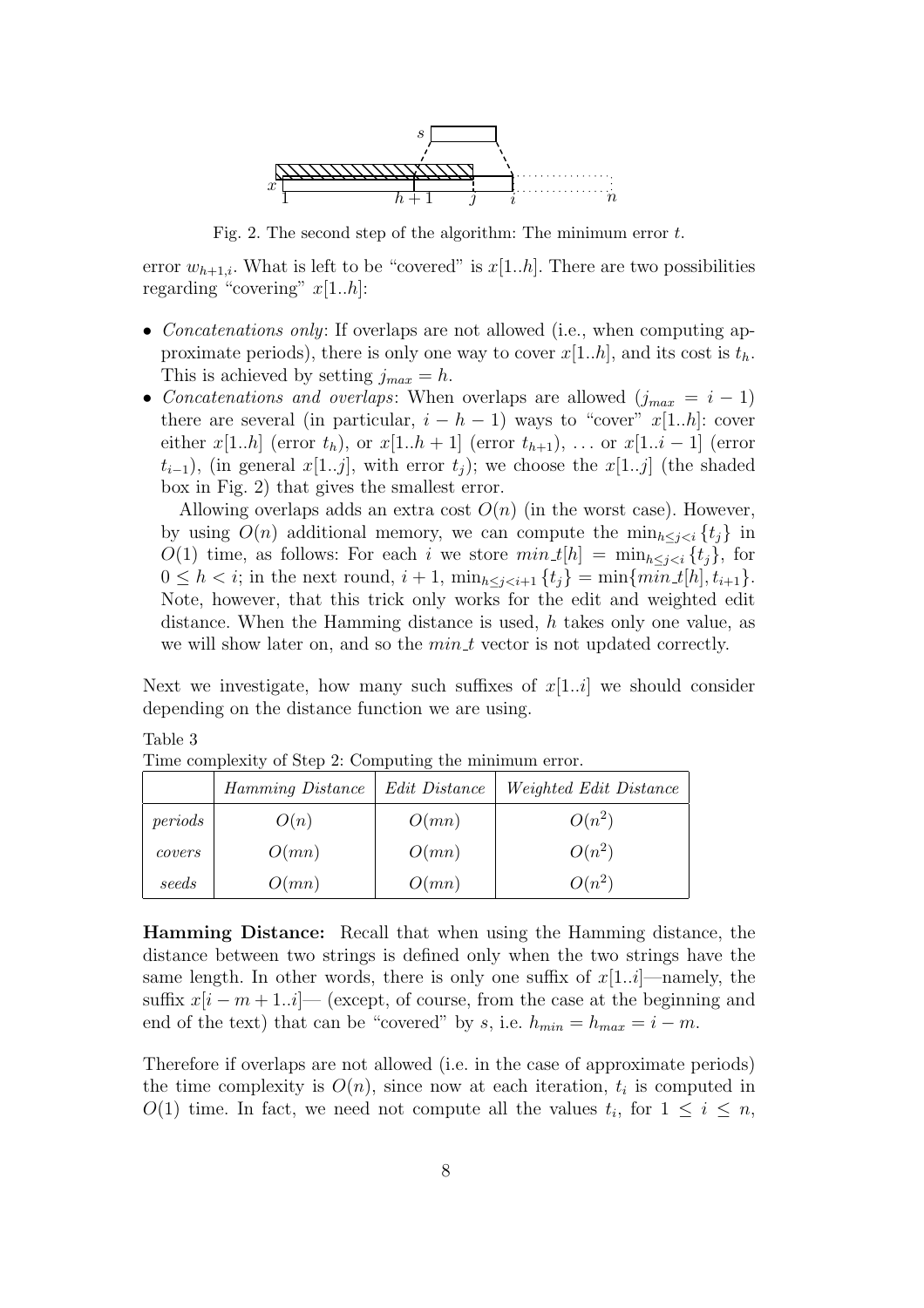because, as we explained before, x is actually partitioned in blocks of size  $m$ , and thus only the values  $t_i$ ,  $i = m, 2m, \ldots$  are necessary.

If, on the other hand, overlaps are allowed, computing the inner min loop requires m units of time, and thus the total time complexity is  $O(mn)$ .  $\Box$ 

Edit Distance: As we mentioned earlier, when we were computing the weights between substrings of the text and the pattern, we do not align copies of the pattern with substrings of the text of length more than  $2m$ , because their distance is guaranteed to be greater than  $m$ . Thus, we consider only the 2m suffixes of x[1..*i*] of length less than or equal to 2m ( $h_{max} = i - 1$  and  $h_{min} = i - 2m$ ). And since, with or without overlaps, we need  $O(1)$  time to compute the inner *min* loop, we need  $2mn$  units of time, in this case.  $\Box$ 

Weighted Edit Distance: When using the weighted edit distance function, it takes time  $O(n^2)$ , since at each position i of the text we consider all the suffixes of  $x[1..i]$  ( $h_{min} = 0$  and  $h_{max} = i - 1$ ).

Table 4 Time complexity of Problem 1.

| THIR COMPRANT OF FRONCHE F. |                               |          |                      |
|-----------------------------|-------------------------------|----------|----------------------|
|                             | Step 1                        | Step 2   | Overall time         |
|                             | <i>Hamming Distance</i>       |          |                      |
| periods                     | O(n)                          | O(n)     | O(n)                 |
| covers                      | O(mn)                         | O(mn)    | O(mn)                |
| seeds                       | $O(mn+m^2)$                   | O(mn)    | $O(mn+m^2)$          |
|                             | <i>Edit Distance</i>          |          |                      |
| periods                     | $O(mn+m^2)$                   | O(mn)    | $O(mn+m^2)$          |
| covers                      | $O(mn+m^2)$                   | O(mn)    | $O(mn+m^2)$          |
| seeds                       | $O(mn+m^2)$                   | O(mn)    | $O(mn+m^2)$          |
|                             | <i>Weighted Edit Distance</i> |          |                      |
| periods                     | $O(mn^2 + mn)$                | $O(n^2)$ | $O(mn^2 + n^2 + mn)$ |
| covers                      | $O(mn^2)$                     | $O(n^2)$ | $O(mn^2 + n^2)$      |
| seeds                       | $O(mn^2 + mn)$                | $O(n^2)$ | $O(mn^2 + n^2 + mn)$ |

3.2 Restricted Smallest Approximate Period/Cover/Seed Problem

**Definition 5** Given a string x of length n, the Restricted Smallest Approximate Period/Cover/Seed problem is to find a substring s of x such that: s is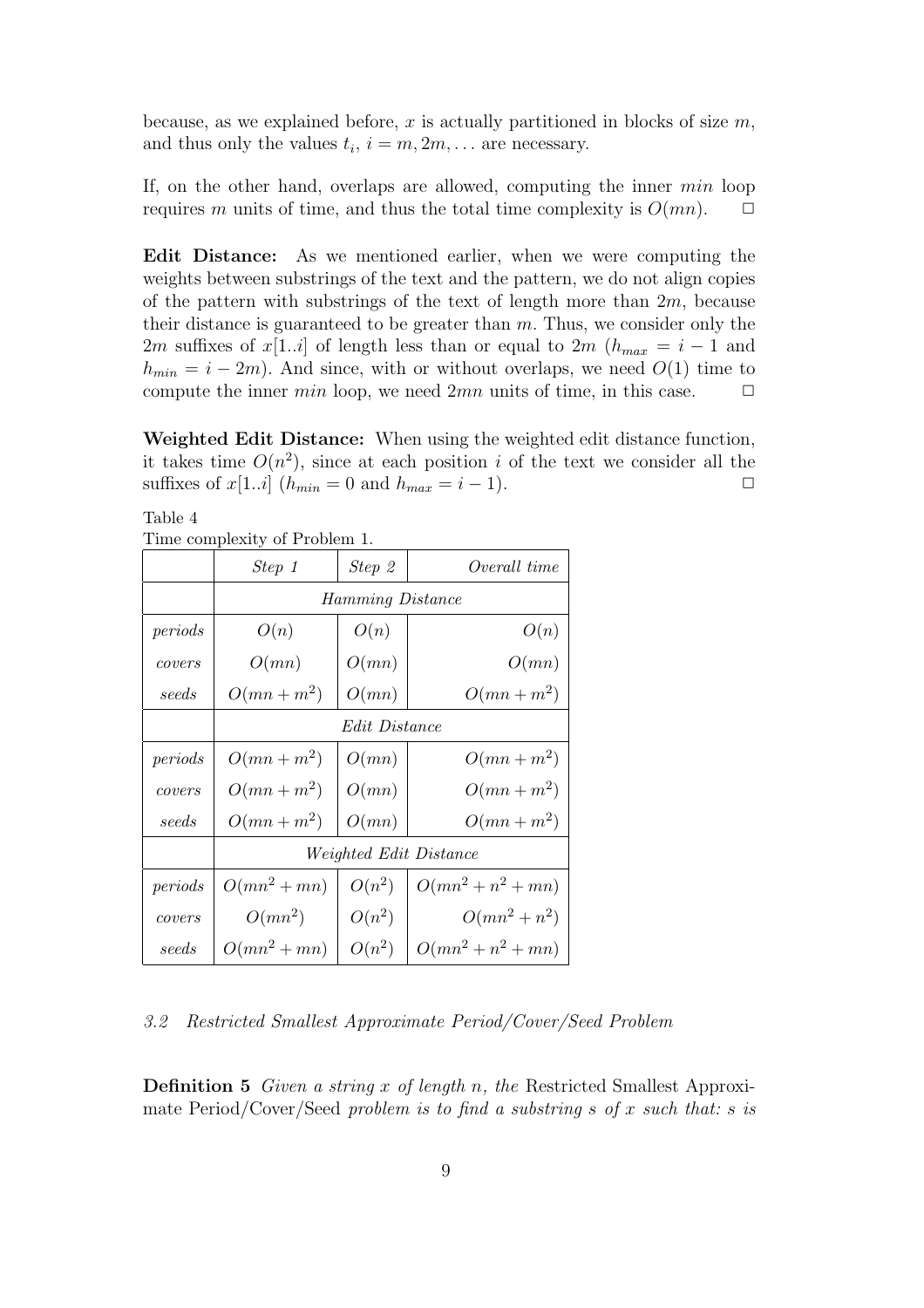# a t-approximate period/cover/seed of x and there is no substring of x that is a k-approximate period/cover/seed of x for all  $k < t$ .

The approach we are using to solve this problem is to consider every substring s of x, of length less than  $|x|/2$ , as a candidate period/cover/seed and run the algorithm described in the previous section for each  $s$ .<sup>1</sup> The reason for choosing the candidate period/cover/seed s to be of length less than  $|x|/2$  is because otherwise the longest proper prefix of x (or any long prefix of  $x$ ) can easily become an approximate period/cover/seed of x with a small distance.

There are  $O(n^2)$  such substrings of x to be used as candidate period, cover, or seed, so the time complexities for this problem are as shown in table 5.

| Table 5 |                               |
|---------|-------------------------------|
|         | Time complexity of Problem 2. |

|         | Hamming Distance | Edit Distance | <i>Weighted Edit Distance</i> |
|---------|------------------|---------------|-------------------------------|
| periods | $O(n^3)$         | $O(n^3)$      | $O(n^4)$                      |
| covers  | $O(n^3)$         | $O(n^3)$      | $O(n^4)$                      |
| seeds   | $O(n^3)$         | $O(n^3)$      | $O(n^4)$                      |

Since the length of s is not fixed in this case, we use a relative distance function (rather than an absolute distance function); that is, an error ratio, in the case of the Hamming and edit distance, or a weighted edit distance.

To understand why, consider s to be any substring of x of length 1; then, s is always an approximate period/cover/seed of x with error at most 1. The error ratio we used in our experiments is the ratio of the (absolute) minimum error for covering x with s, over the length of the candidate period/cover/seed s.

# 4 Experimental Results

#### 4.1 Experimental Environment

The algorithms were implemented in C++ using the Standard Template Library (STL), and the tests were run on a Pentium-4M 1.7GHz system, with 256MB of RAM, under the Madrake Linux operating system (v8.0). The dataset we used to test the algorithms is the nucleotide sequence of Saccharomyces cerevisiae chromosome IV.

<sup>&</sup>lt;sup>1</sup> There also exist other ways to solve this problem (see [6,7,1]), but since they do not offer any improvement in the time or space complexity, we prefer to use this simpler method.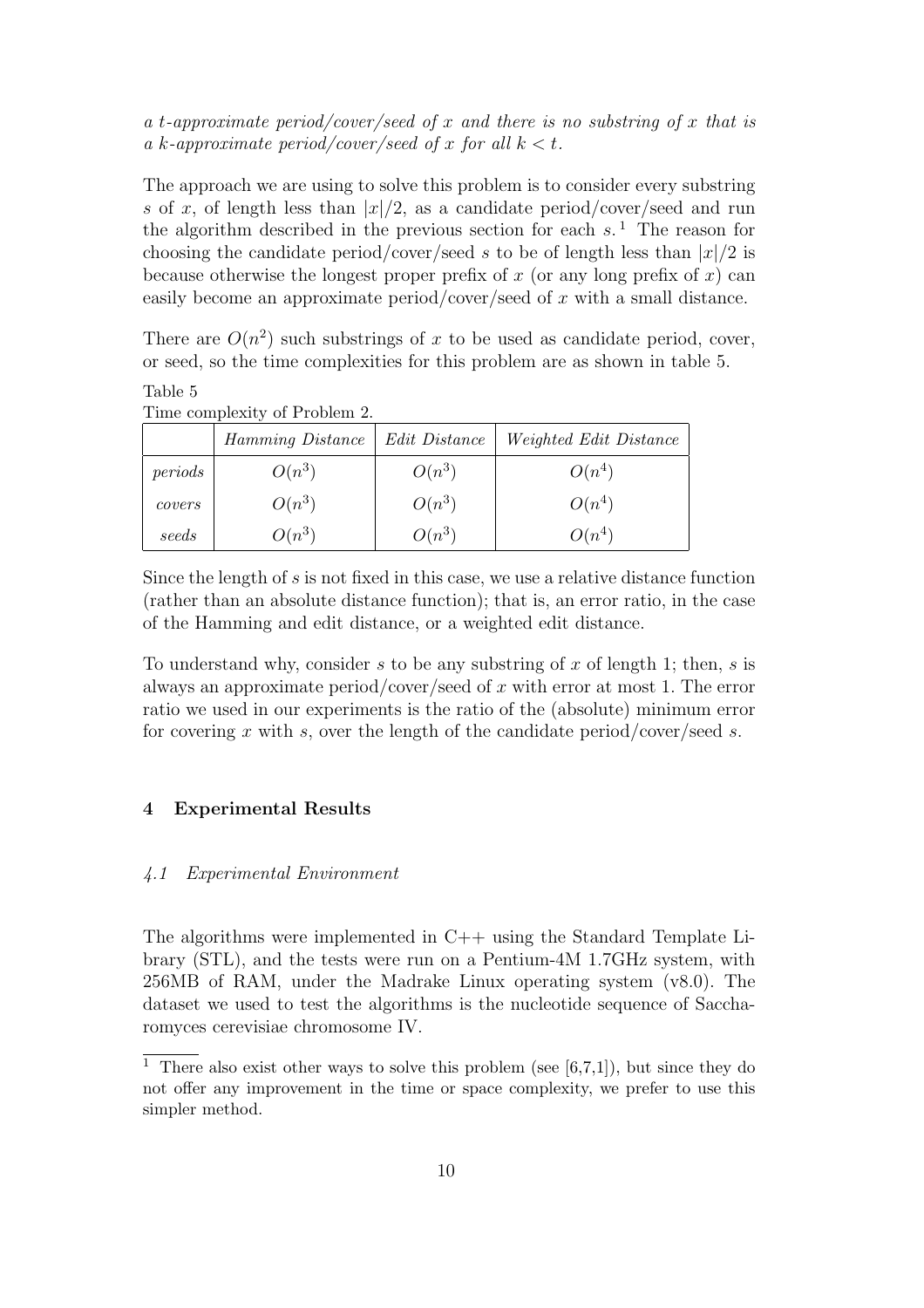

Fig. 3. The Smallest Distance Problem when Hamming Distance is used. Time consumption with respect to the text size (top) and the pattern size (bottom).

## 4.2 Performance

In all our tests, the main string  $x$  consists of the first  $n$  characters of the chromosome. In the case of the Smallest Distance Approximate Period/Cover/Seed we choose s, the candidate period/cover/seed, to be a random substring of the main string  $x$ .

Figure 3 presents the running times of the algorithms for the Smallest Distance Approximate Period/Cover/Seed problem when the Hamming distance is used. It is clear that, for the Hamming distance, approximate periods are computed in  $O(n)$  time: the time increases linearly on size of the text and is constant (does not increase) on the size of the pattern —in fact, in the graph below (in Fig. 3), the line representing approximate periods is hardly visible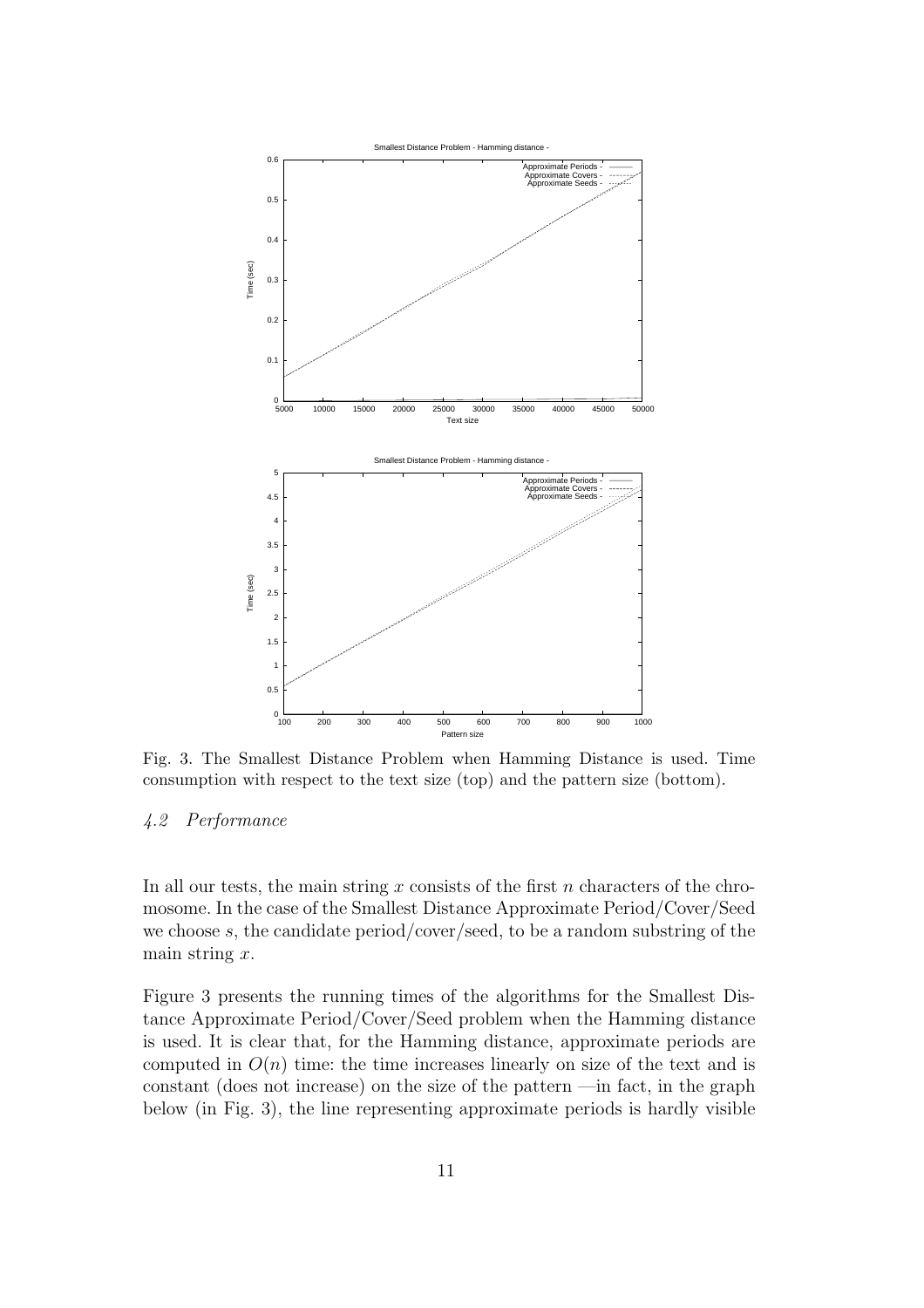

Fig. 4. The Smallest Distance Problem when Edit Distance is used. Time consumption with respect to the text size (top) and the pattern size (bottom).

because the constant is very small. Approximate covers and seeds take  $O(mn)$ time: the increases linearly when either the text size or the pattern size are being increased.

Note also, that although all periods, covers, and seeds depend linearly on the size of the text, periods are computed much faster (the line representing periods in the graph above in Fig. 3 is almost invisible). This, of course was expected, since, first, for approximate covers and seeds the time also depends on m (time complexity  $O(mn)$ ) as explained in Section 3.1), and, second, because in the first step of the algorithm, approximate periods require a single pass over the text to find the distances, while for covers and seeds more passes are necessary.

Figure 4 presents the running times of the algorithms for the Smallest Distance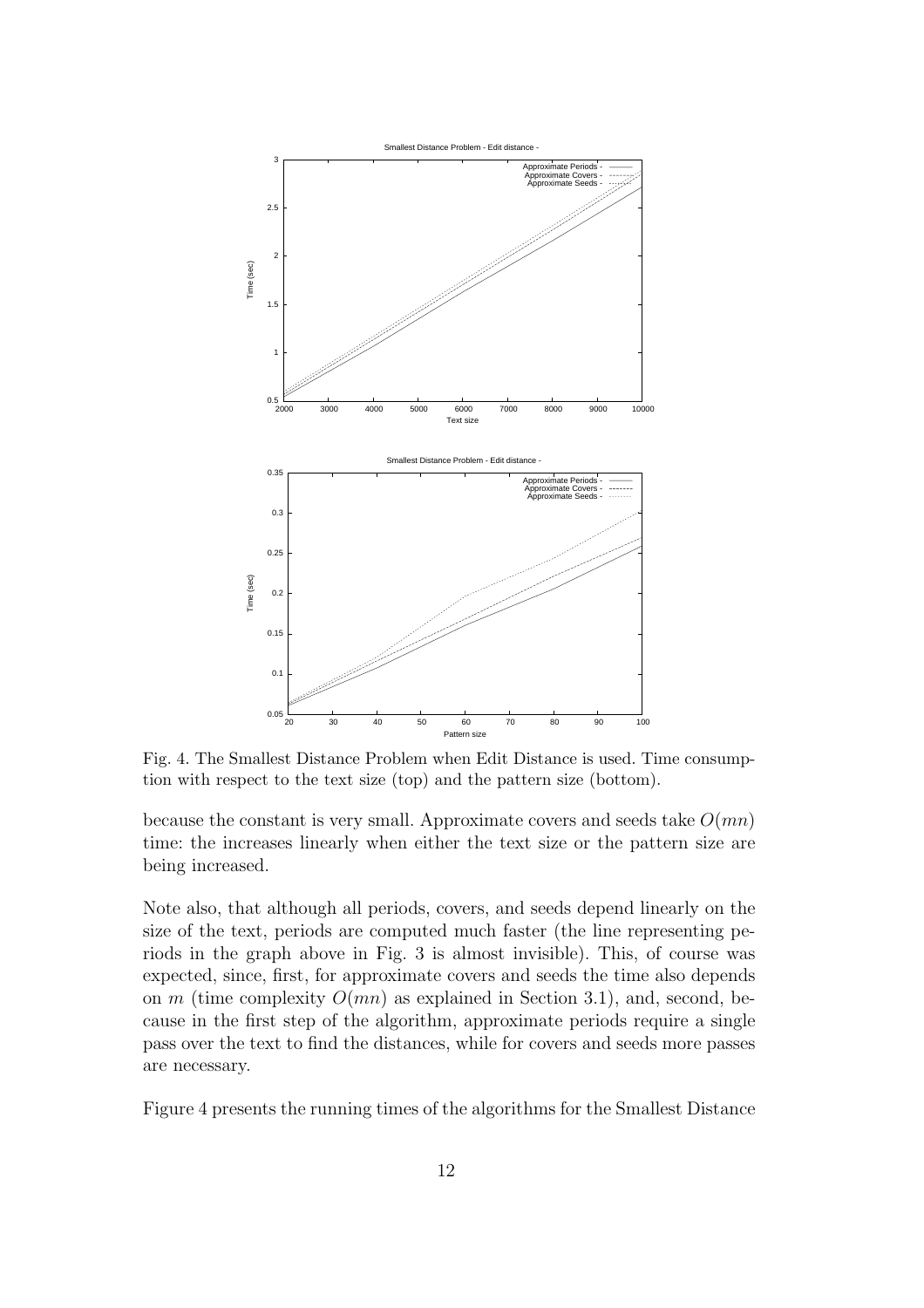

Fig. 5. The Smallest Distance Problem when Weighted Edit Distance is used. Time consumption with respect to the text size (top) and the pattern size (bottom).

Approximate Period/Cover/Seed problem when the Edit distance is used. For the edit distance, all approximate regularities take time  $O(mn)$ . Moreover, the constants hidden in the time complexities of approximate periods, covers, and seeds, turn out to be close to each other, and thus all of them takes almost the same amount of time, with periods being the winner (but with only a small difference from covers and seeds).

In Figure 5 the running times of the algorithms for the Smallest Distance Approximate Period/Cover/Seed problem when the Weigthed Edit distance is used, are presented. All approximate periods, covers, and seeds are computed in  $O(mn^2)$  —the time increases in a quadratic manner when the text size is increased, and linearly when the pattern size is increased.

Note that, in the case of weighted edit distance, approximate periods and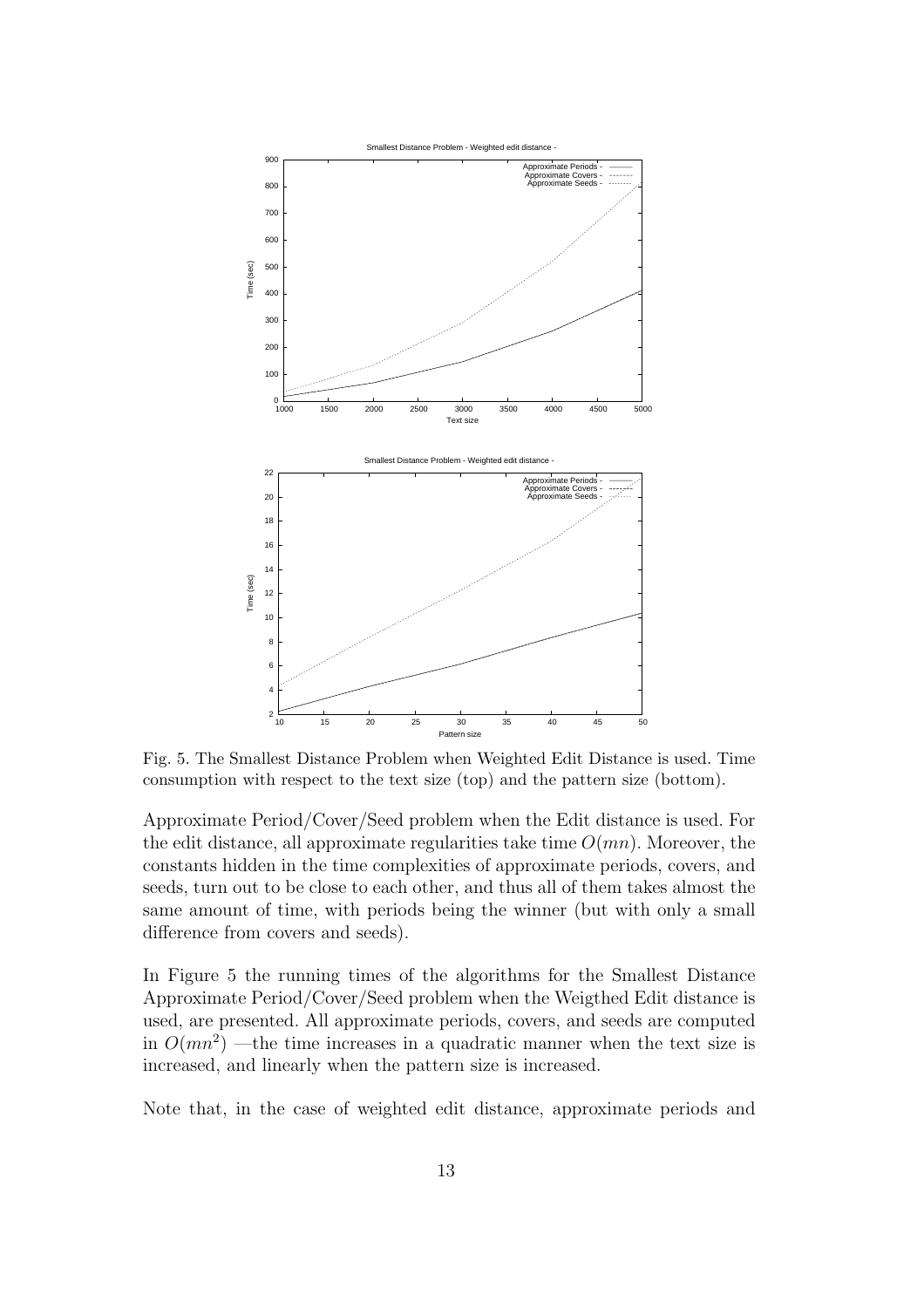covers take exactly the same amount of time, while approximate seeds are computed in almost double the time needed for the other two kinds of regularity. According to Table 4, one would expect that approximate covers are the ones to be computed faster. However, a close look at the detailed analysis in Section 3.1 reveals that this is not the case: although step 2 takes the same amount of time for all of the regularites, in step 1 the dominant term  $O(mn^2)$ is doubled (due to the left extension) for approximate seeds (see Table 2).

Finally, Figure 6 presents the running times of the algorithm for the Restricted Smallest Approximate Period/Cover/Seed problem. The time complexities are  $O(n^3)$ ,  $O(n^3)$  and  $O(n^4)$  for the Hamming, edit, and weighted edit distances, respectively. For all the types of distance, approximate seeds are computed slower than approximate periods and covers. Recall that the Restricted Smallest Approximate Regularity problem is being tackled by repeatedly solving the Smallest Distance Approximate Regularity problem. Thus, the invisible (in the latter algorithm) extra cost of computing the left extension for the seeds, is now being magnified and results in a slowdown (by a constant factor) of the computation of approximate seeds. It is worth noting also that, in the case of Hamming distance, approximate periods are computed significantly faster, as was expected, since the Smallest Distance Approximate Regularity problem is solved significantly faster for approximate periods, under the Hamming distance model.

#### References

- [1] M. Christodoulakis, C. S. Iliopoulos, K. Park, and J. S. Sim. Approximate seeds of strings. In *Proceedings of the Prague Stringology Conference*, pages 25–36, 2003.
- [2] M. Crochemore, C. S. Iliopoulos, and H. Yu. Algorithms for computing evolutionary chains in molecular and musical sequences. In *Proc. 9th Australasian Workshop on Combinatorial Algorithms*, pages 172–185, 1998.
- [3] S. Kim and K. Park. A dynamic edit distance table. In *Proc. 11th Symp. Combinatorial Pattern Matching*, volume 1848, pages 60–68. Springer, Berlin, 2000.
- [4] G. M. Landau and J. P. Schmidt. An algorithm for approximate tandem repeats. In *Proceedings of the 4th Annual Symposium on Combinatorial Pattern Matching*, number 684, pages 120–133, Padova, Italy, 1993. Springer-Verlag, Berlin.
- [5] J. P. Schmidt. All highest scoring paths in weighted grid graphs and its application to finding all approximate repeats in strings. *SIAM Journal on Computing*, 27(4):972–992, 1998.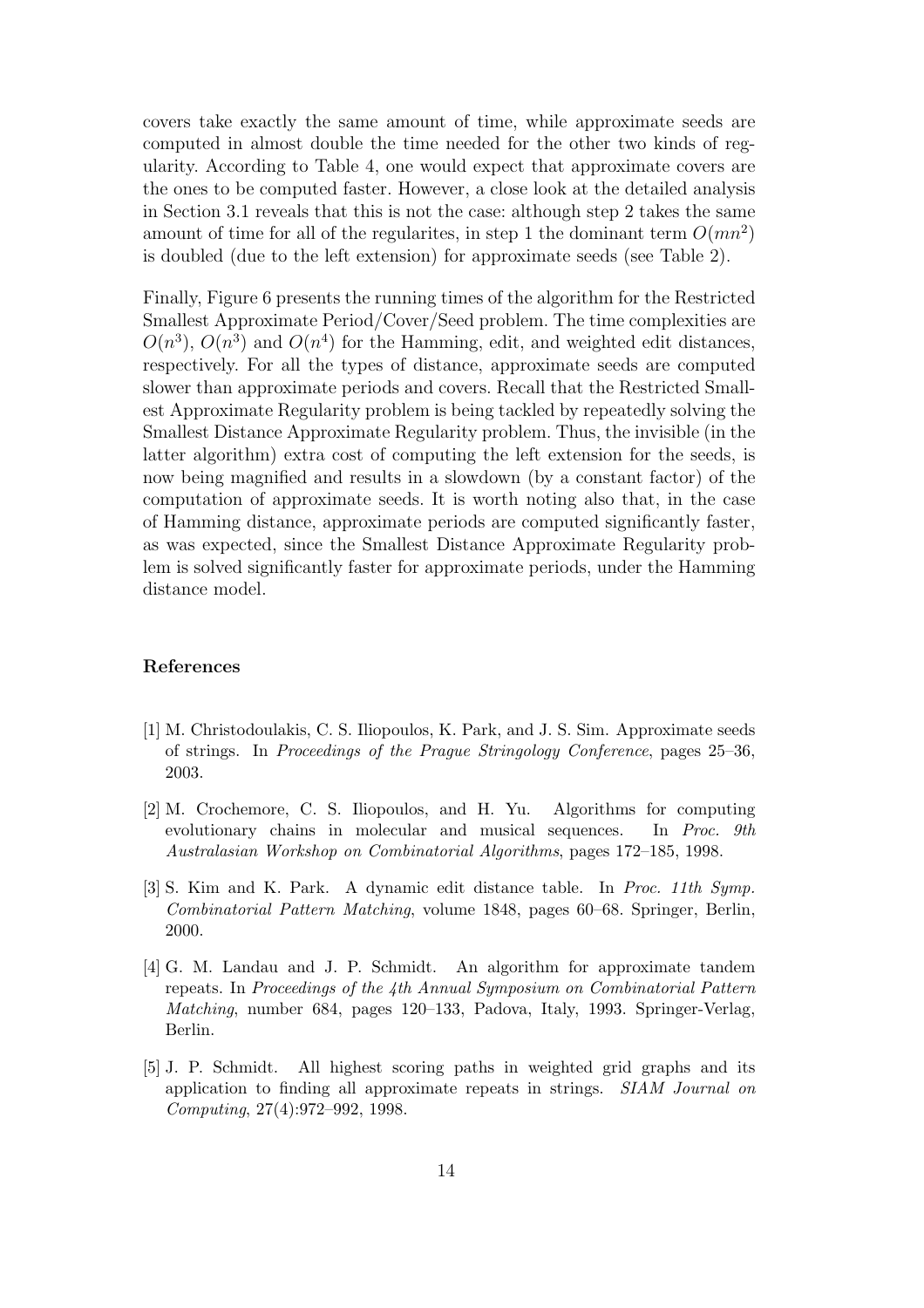

Fig. 6. Restricted Smallest Problem. Time consumption with respect to the text size, when the Hamming, the Edit, and the Weighted edit distance measures are used, respectively.